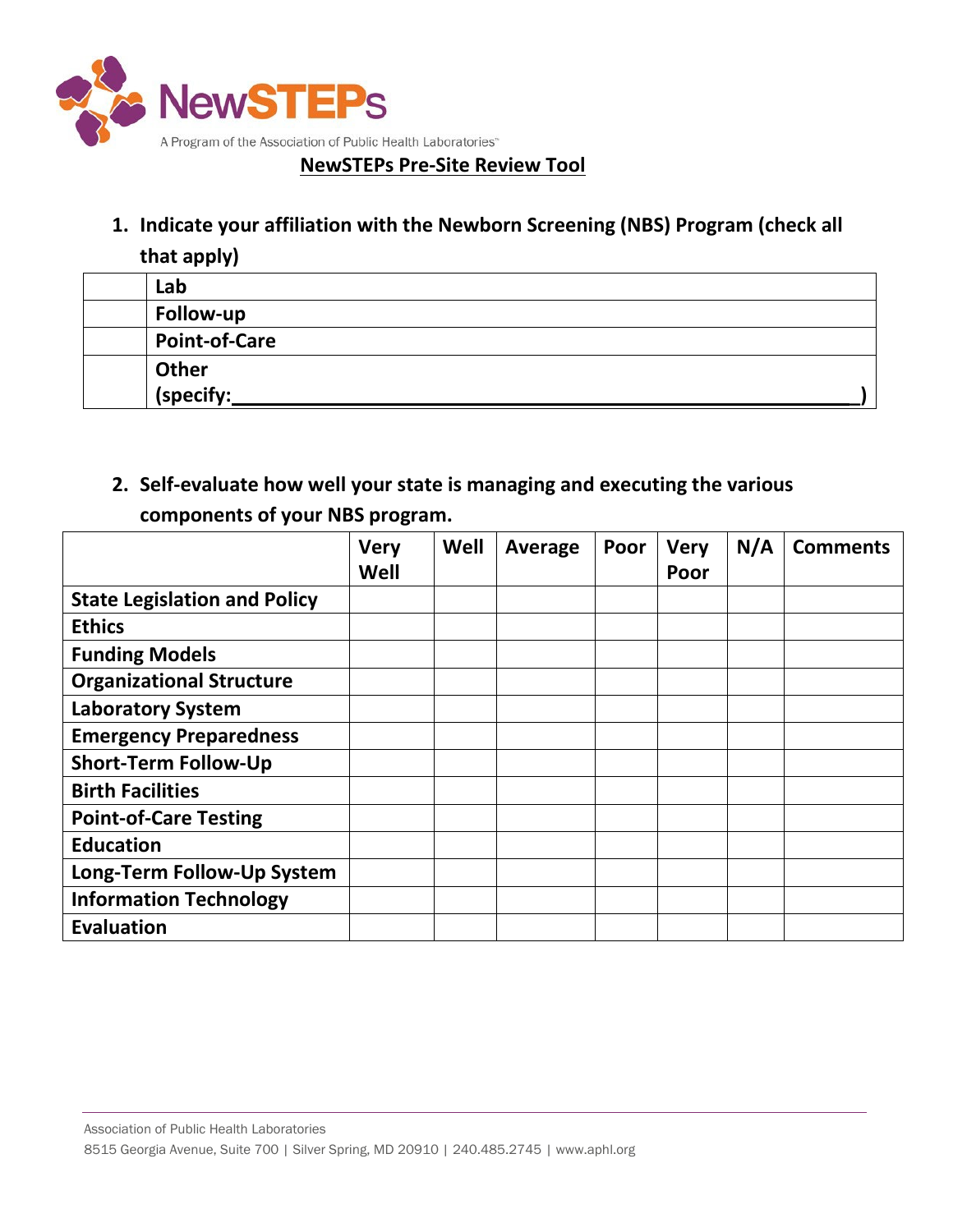

**3. What would you characterize as the three most significant challenges within your NBS Program? Please provide as much information as you can so we can prepare for the review.**

**4. How well do the different parts of your NBS systems communicate?**

|                                    | <b>Very Well</b> | Well | Average | $ $ Poor $ $ | Very Poor |
|------------------------------------|------------------|------|---------|--------------|-----------|
| Hospital(s) and the Lab            |                  |      |         |              |           |
| Lab and Follow-Up                  |                  |      |         |              |           |
| Follow-Up and the Hospital(s)      |                  |      |         |              |           |
| <b>Follow up and Specialist(s)</b> |                  |      |         |              |           |

**a. How well is your NBS laboratory and follow up program integrated? (place a check next to the description that bestfits)**

| They are completely integrated                               |
|--------------------------------------------------------------|
| They work well together but there is room for improvement    |
| They are somewhat integrated but do miss things occasionally |
| They are not well integrated and often things get missed     |
| They are not at all integrated                               |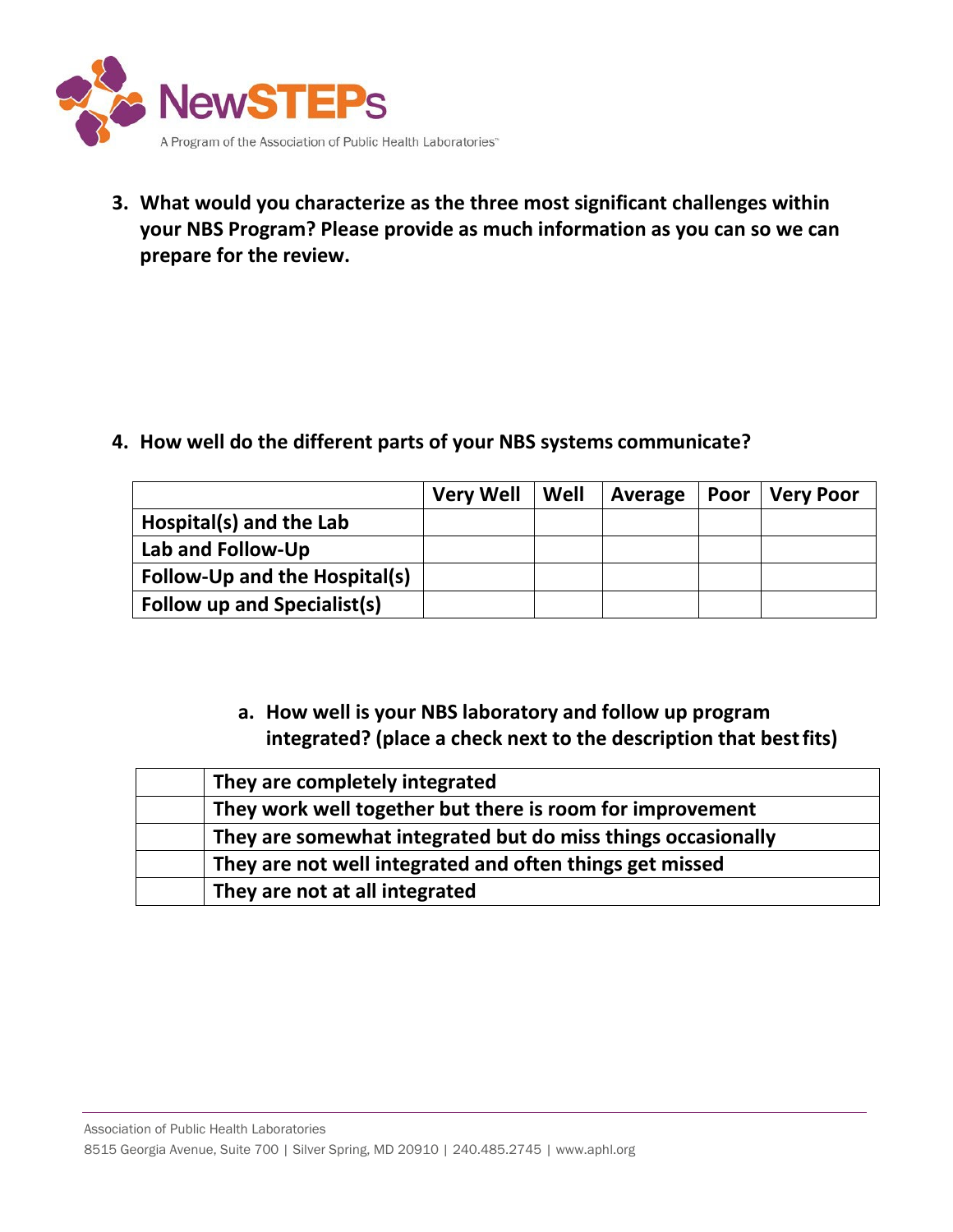

**5. What are your most significant accomplishments in the last 2-3 years?**

**6. What would you like to get out of a site review? What are your needs?**

**7. Are there any specific questions or issues that you would like the site review team to focus on and address? Please prioritize these for the team and identify specific questions that need to be addressed. Please note: the answers below will help us to customize our review to your site, but we will not limit ourselves to only these components during the comprehensive review.**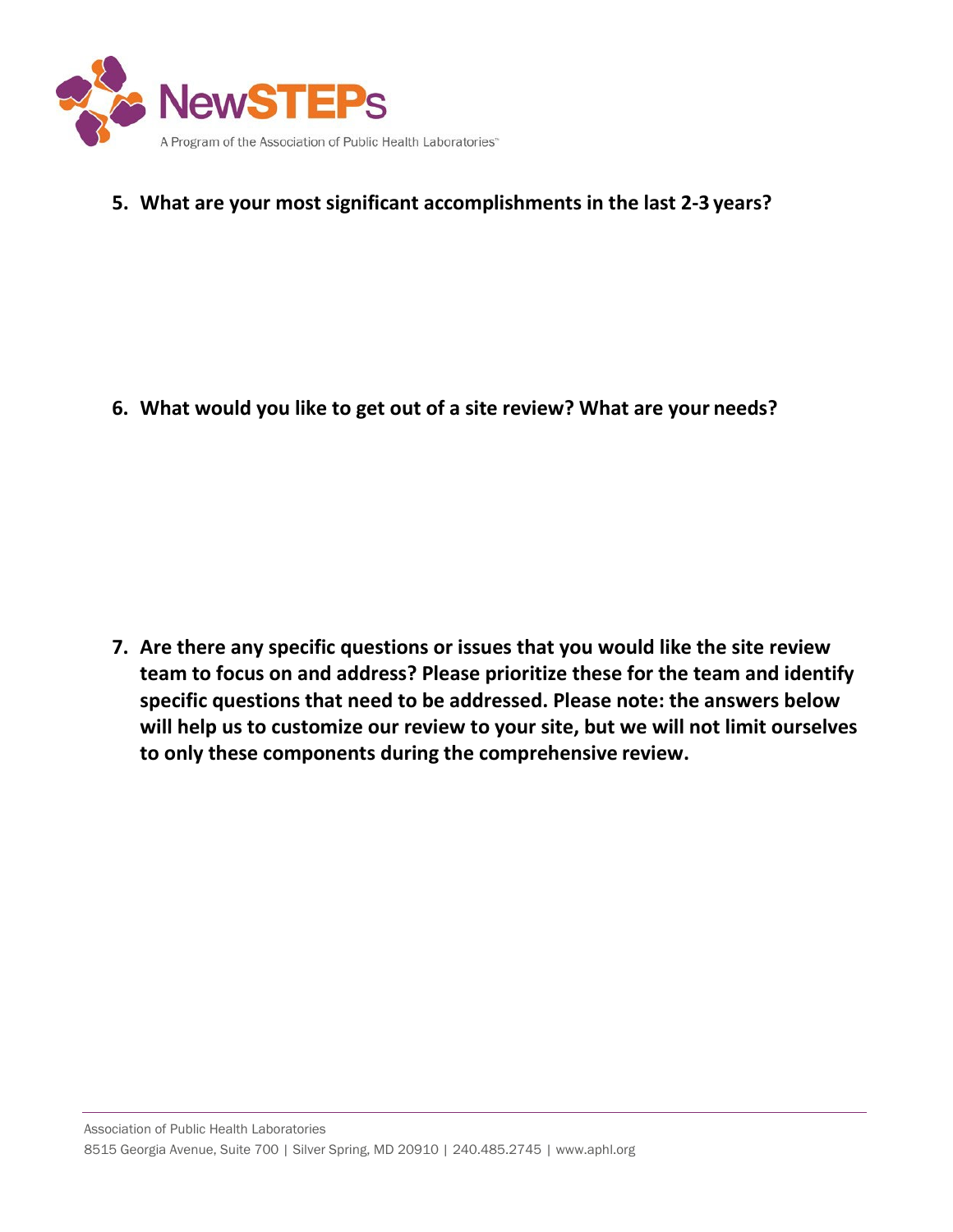

**8. When was your laboratory's last Clinical Laboratory Improvement Amendments (CLIA)/ College of American Pathologists (CAP) inspection?**

- **9. We are interested in obtaining the following materials if you have them readily available prior to site review as well as anything else you think may be of value to the team.**
- NBS Collection Form
- Quality Assurance Plan
- Organizational chart for NBS program
- Provider educational materials practitioner's manuals, fact sheets, websites, etc.
- Parent educational manuals parent brochures in particular
- Laboratory and Follow-up algorithms
- Examples of Lab Reports (normal and abnormal for each screening category)
- Consent/dissent policy for NBS
- Consent/dissent policy for residual Dried Blood Spots(DBS)
- Release of Information Policy
- Laws/statutes
- List of local hospitals or number of birthing hospitals with annual birth rate
- Annual number of births for the state
- List of specialists
- Website(s)